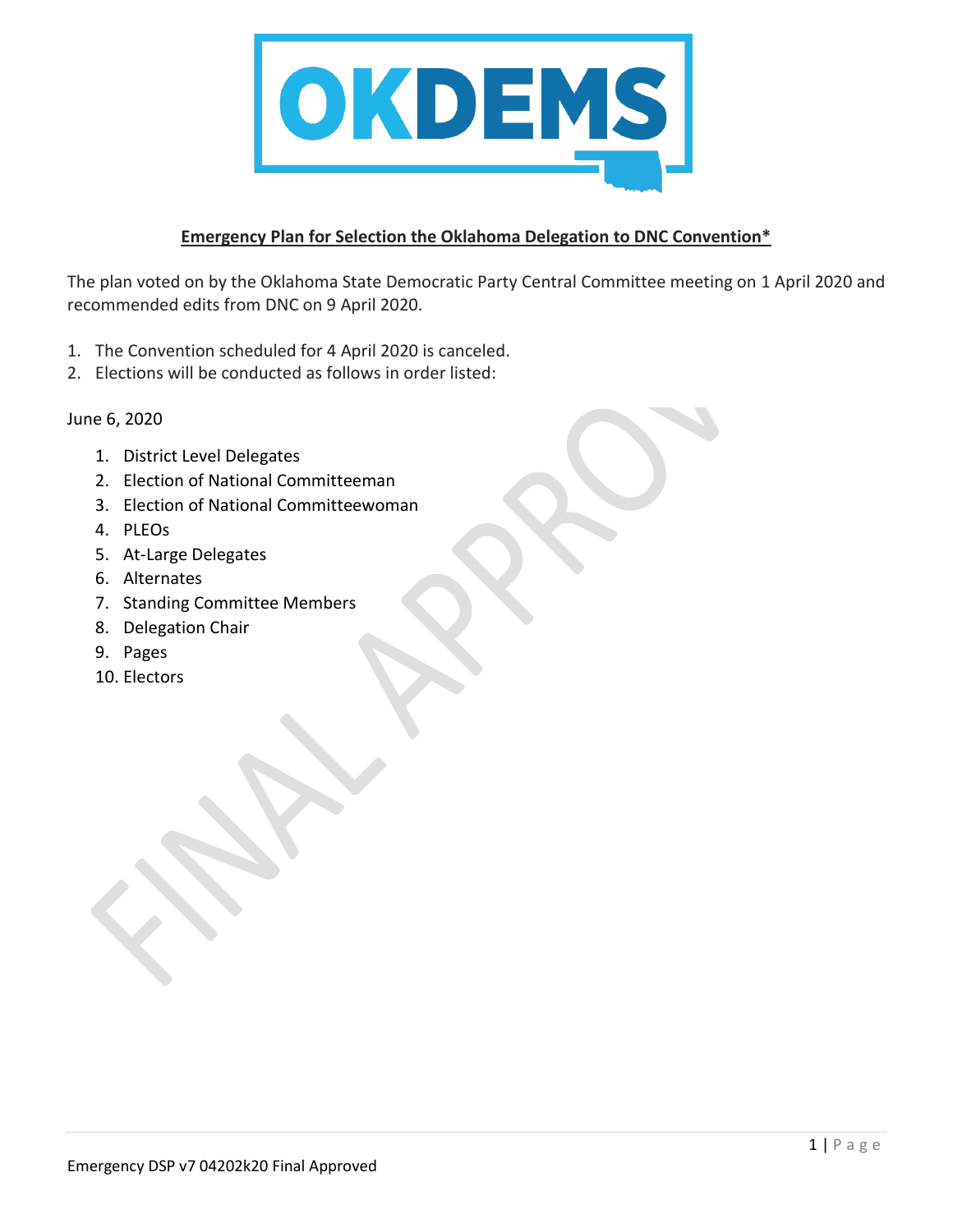## The Timeline and Process:

| January 6, 2020 | Declaration of Candidacy and Pledge of Support forms available online.                                                                                                                                                                                                                                                                                                                                                                                                                                                                                                                                                                                                                                                                                                                                                                                                                                                                                                                                                                                                                                      |  |  |
|-----------------|-------------------------------------------------------------------------------------------------------------------------------------------------------------------------------------------------------------------------------------------------------------------------------------------------------------------------------------------------------------------------------------------------------------------------------------------------------------------------------------------------------------------------------------------------------------------------------------------------------------------------------------------------------------------------------------------------------------------------------------------------------------------------------------------------------------------------------------------------------------------------------------------------------------------------------------------------------------------------------------------------------------------------------------------------------------------------------------------------------------|--|--|
| March 5, 2020   | Declaration of Candidacy and Pledge of Support forms due to ODP.                                                                                                                                                                                                                                                                                                                                                                                                                                                                                                                                                                                                                                                                                                                                                                                                                                                                                                                                                                                                                                            |  |  |
| March 15, 2020  | Lists of pledged delegates due to Presidential Candidates/Authorized<br>Representatives.                                                                                                                                                                                                                                                                                                                                                                                                                                                                                                                                                                                                                                                                                                                                                                                                                                                                                                                                                                                                                    |  |  |
| March 30, 2020  | List of Approved district-level delegates due from Presidential<br>Candidates/Authorized Representatives.                                                                                                                                                                                                                                                                                                                                                                                                                                                                                                                                                                                                                                                                                                                                                                                                                                                                                                                                                                                                   |  |  |
| April 4, 2020   | Presidential Preferential District Caucus and State Convention originally<br>scheduled. CANCELLED                                                                                                                                                                                                                                                                                                                                                                                                                                                                                                                                                                                                                                                                                                                                                                                                                                                                                                                                                                                                           |  |  |
| June 6, 2020    | Presidential Preferential District Caucus virtual convention scheduled.                                                                                                                                                                                                                                                                                                                                                                                                                                                                                                                                                                                                                                                                                                                                                                                                                                                                                                                                                                                                                                     |  |  |
|                 | District-Level delegates are elected by District Caucus. Each caucus shall<br>1)<br>elect the number of delegates to which they are allocated.<br>2) Only ODP State Convention Delegates, elected in 2019, having declared a<br>given presidential candidate preference (Pledge of Support form) that is<br>received before the deadline, vetted, and recorded by the State Party shall<br>receive credentials for their declared presidential preference and a login<br>and password for electronic voting, directions to download a paper ballot<br>and phone number to dial in to vote. The ballot will contain the names of<br>all delegate candidates approved by their presidential candidates, and/or<br>their authorized representatives.<br>a) ODP State Convention Delegates, as defined by the ODP Constitution,<br>and prescribed by Rule 9.B and Reg. 4.19 of the National Delegate<br>Selection Rules and Regulations as:<br>The County Officers [Article III: 2.A] elected from each of the Counties.<br>The State Delegates [Article III: 2.B] allocated to, and elected by each<br>County. |  |  |
|                 | 3)<br>District Election Procedure: Elections shall be conducted by ballot. Voting<br>shall be conducted in presidential preference groups, in which every<br>member of a declared presidential preference shall be eligible to vote for<br>up to the total number of allotted delegate slots for their candidate. Each<br>person voting may not vote for more than their presidential candidate's                                                                                                                                                                                                                                                                                                                                                                                                                                                                                                                                                                                                                                                                                                           |  |  |

allotted district-level slots and may not use more than one of their votes

for each candidate.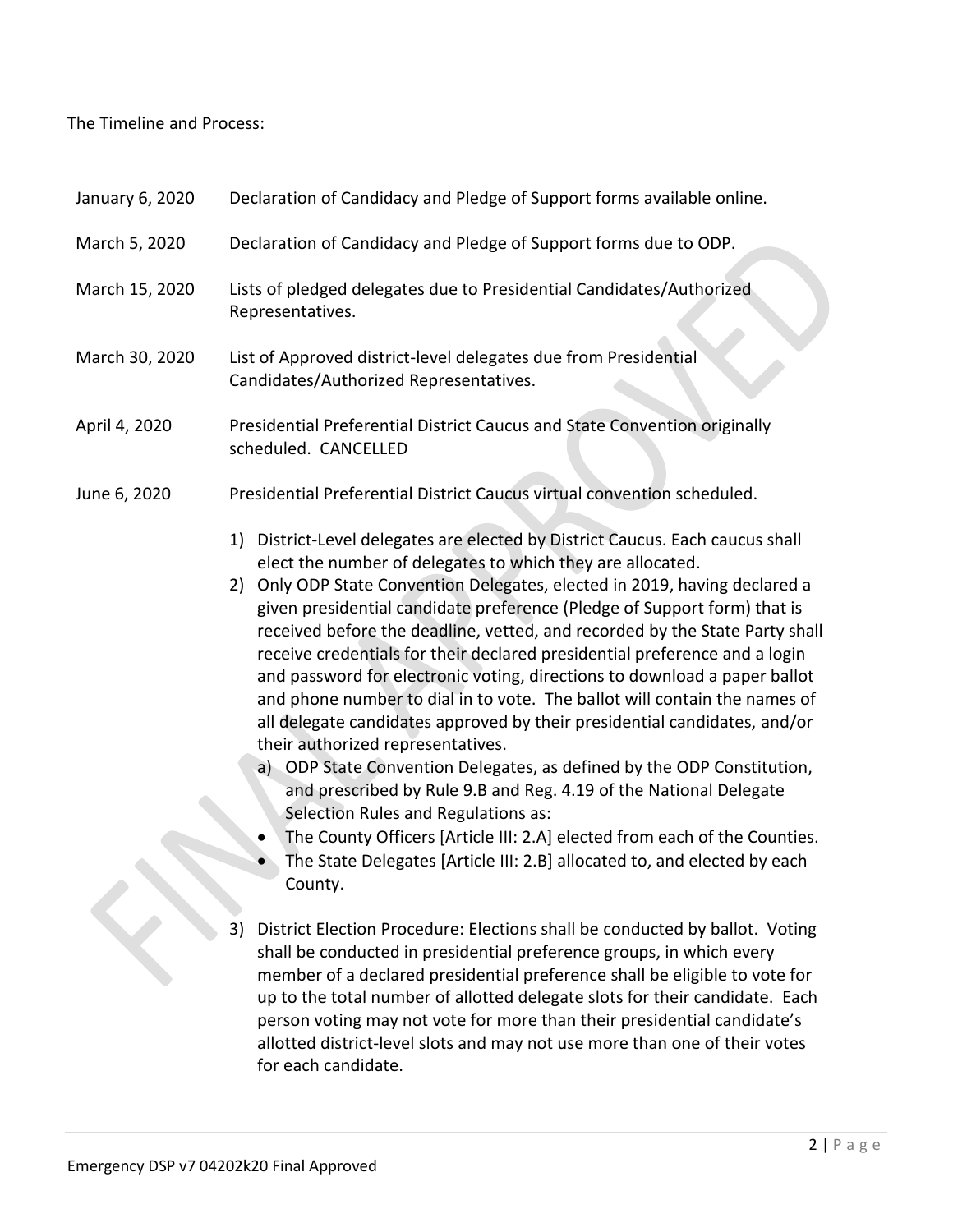- 4) Delegate positions within each district will be designated by presidential preference. Convention delegates that have completed Pledge of Support forms by the March  $4<sup>th</sup>$  deadline will receive a ballot in advance either electronically or via download. Pledged Convention Delegates will also have option to call-in their ballots. The ballots will be ranked choice ballots. The candidates receiving the highest number of votes and those receiving the next highest totals (in descending order) shall be elected until all allocated positions of that each gender have been filled.
- 5) After the election of district-level delegates and prior to PLEO, At-Large and Alternate delegates, the State Party Staff shall certify delegates and be responsible for preparing ballots and recording election results.

Apportionment of District-Level Delegates

- a. Oklahoma's district-level delegates and alternates are apportioned among the districts based on a formula giving equal weight to the vote for the Democratic candidates in the 2016 presidential and the most recent gubernatorial elections. (Rule 8.A, Reg. 4.12, Reg. 4.11 & Appendix A) This plan is selected because it provides for the greatest representation of Democratic voters. (Rule 8.B)
- b. The number of men and the number of women in the state's total number of district-level delegates will not vary by more than one. (Rule 6.C.1 & Reg. 4.9)
- c. The district-level delegates and alternates are apportioned to districts as indicated in the following table:

| <b>District</b> | <b>Delegates</b> |                |              |  |
|-----------------|------------------|----------------|--------------|--|
|                 | Males*           | Females*       | <b>Total</b> |  |
| #1              | 2                | 3              | 5            |  |
| #2              | $\overline{2}$   | 2              | 4            |  |
| #3              | $\overline{2}$   | $\overline{2}$ | 4            |  |
| #4              | 3                | 2              | 5            |  |
| #5              | 3                | 3              | 6            |  |
| <b>Total</b>    | 12               | 12             | 24           |  |

*\*Assuming no gender non-binary delegates are elected.*

d. The Call for the 2020 PPP convention shall state the base delegation for each level. Seventy-five percent (75%) of each state's base delegation shall be elected at the Congressional District-level or smaller, Twenty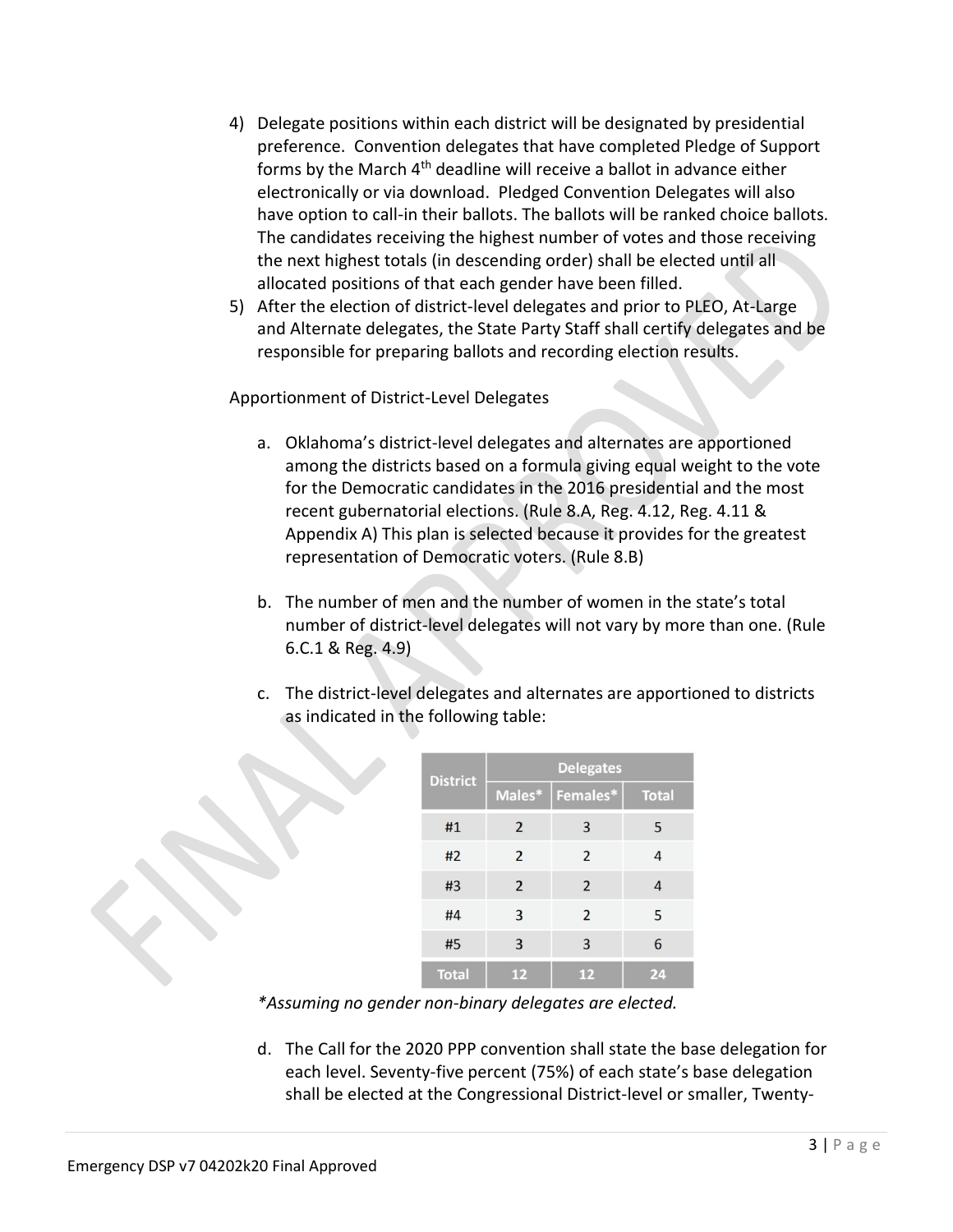five percent (25%) of each state's base delegation shall be elected At-Large, and Fifteen (15%) of each state's base delegations shall be elected PLEO. (Rule 8. C&D)

e. After the election the State Democratic Party Chair shall certify all district-level delegates in writing to the Secretary of the DNC within 10 days of their election.

Specifics: Zoom/Facebook virtual convention with electronic ballot submitted in advance and paper ballot available for download and a phone number provided for call in voting.

- May 21, 2020 List to Presidential Candidate/Authorized Representatives
- May 28, 2020 List of Approved district-level delegates due from Presidential Candidate/Authorized Representatives
- June 6, 2020 State Convention Virtual Convention scheduled.

Selection of Pledged Party Leader and Elected Official (PLEO) Delegates

- a. The pledged PLEO slots shall be allocated among presidential preferences on the same basis as the At-Large delegates (Rule 10.A.2, Rule 11.C, Rule 14.E & Rule 14.F)
- b. Selection of the pledged PLEO delegates will occur 45 minutes after the conclusion of district level delegate election.
- c. PLEO delegates will be elected by the State Convention Delegates. (Rule 10.B) The convention chair shall read aloud the list of approved PLEO delegate candidates, which stand for election. PLEO Candidates do not need to be present to be elected. Delegates hall vote by electronic ballot, paper ballot or call in voting. The ballots will be ranked choice ballots. The candidates receiving the highest number of votes and those receiving the next highest totals (in descending order) shall be elected until all allocated positions of that each gender have been filled. (Rule 9.C) In the case of gender non-binary delegates, they shall not be counted in the male or female category.

At-Large Delegates and Alternates

a. The selection of the At-Large delegates and alternates will occur fortyfive (45) minutes after Pledged PLEO delegate elections on June 6,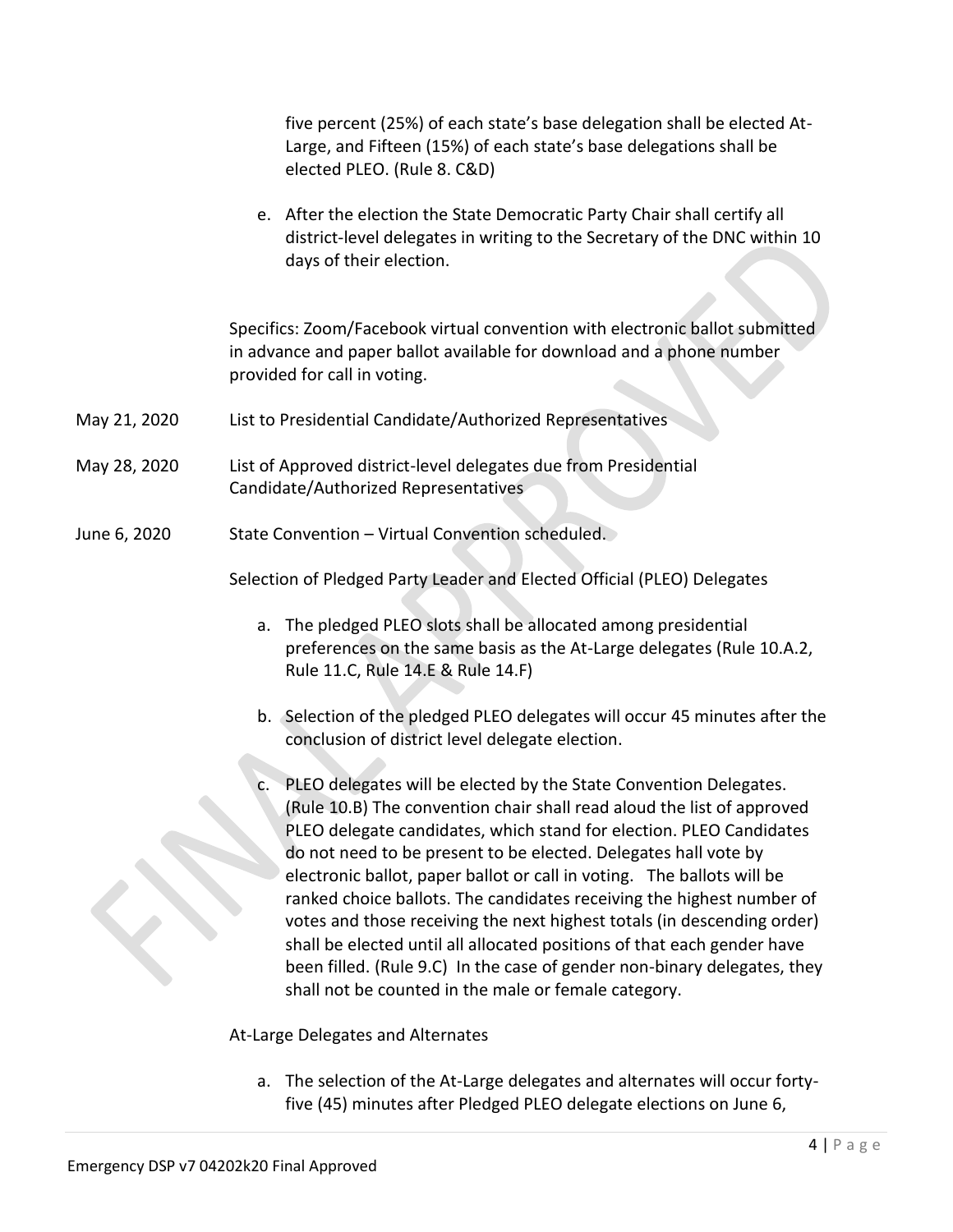2020, at the state PPP Convention (Call III), giving the Presidential Candidates/Authorized Representative an opportunity to review the list.

b. These delegates and alternates will be elected by the state convention, in separate elections (Rule 11.B) The convention chair shall read aloud the list of approved At-Large delegate candidates, which stand for election. Delegates shall vote by electronic ballot, mail-in ballot and call-in ballot. State Delegates will also have option to call-in their ballots. The ballots will be ranked choice ballots. The candidates receiving the highest number of votes and those receiving the next highest totals (in descending order) shall be elected until all allocated positions of that each gender have been filled. (Rule 9.C)

Selection of Convention Standing Committee Members

- a. Oklahoma has been allocated one member on each of the three standing committees for the 2020 Democratic National Convention (Credential, Platform, and Rules), for a total of three members (Call VII.A & Appendix D)
- b. Members of the Convention Standing Committees need not be a delegates or alternates to the 2020 Democratic National Convention (Call VII.A.3)
- c. The members of the standing committees shall be elected by a quorum of Oklahoma's National Convention delegates, at a meeting to be held on June 6, 2020 immediately following the adjournment of the state convention. (Call VII.B.1)
- d. Each presidential candidate, or that candidate's authorized representative(s), must submit to the State Democratic Chair, after the election of all National Convention delegates on June 6, 2020 a minimum of (1) name for each slot awarded to that candidate for members of each committee. The delegation shall select the standing committee members from among names submitted by the presidential candidates.

Delegation Chair and Convention Pages

a. The Delegation Chair shall be selected by a quorum of the state's National Convention Delegates, at a meeting to be held on June 6, 2020 following the Delegate Selection Convention (Call IV.E & Call VII.B.1)